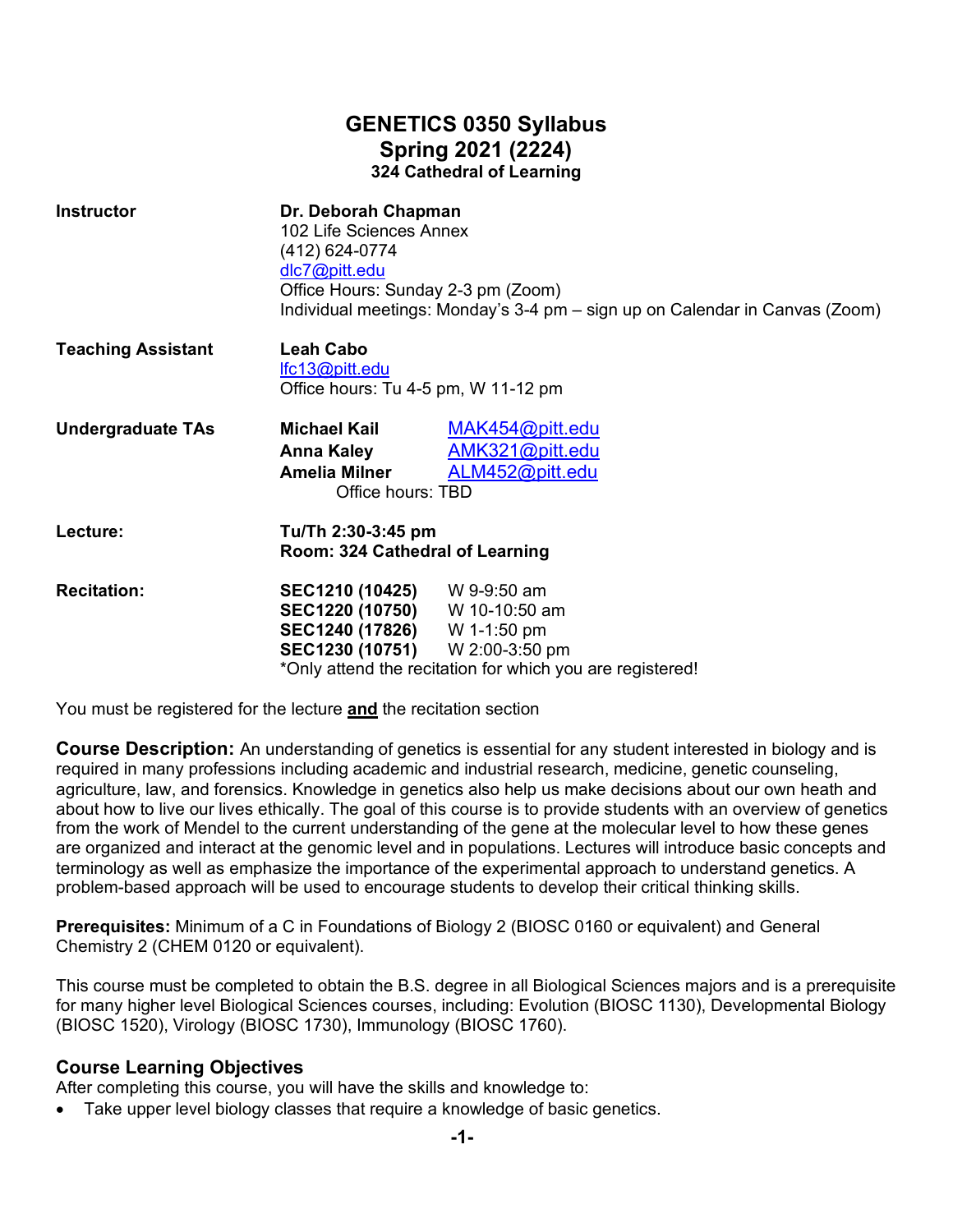- Join graduate programs that expect a background in genetics.
- Become a member of a laboratory in academia or industry investigating a specific aspect of genetics and understand the basic concepts being studied.
- Begin training for professions such as medicine and public health with a good background in genetics that can be expanded appropriately for these occupations.
- Read and understand articles in popular media that talk about genetics, such as ones on human disease and genetically modified food, and explain what they mean to your family and friends.

**Required Textbook:** Goldberg *et al. Genetics: From Genes to* **Genomes** (7th Edition) is available through Canvas as an ebook with an opt out feature, i.e., you will be charged for this unless you opt out before add/drop on January 21<sup>st</sup>. If you are opting out and getting your own textbook, there are various formats, some with added features; you do not need those features (such as Connect); however the ebook may be the cheapest route.

## **Communication:**

The Instructor and TA may contact you via your official Pitt e-mail. You must read this regularly. The official Pitt e-mail communication policy can be found [here.](https://www.as.pitt.edu/e-mail-communication-statement-syllabi#:%7E:text=Each%20student%20is%20issued%20a,pitt.edu)%20upon%20admittance.&text=If%20e%2Dmail%20is%20lost,their%20University%20e%2Dmail%20address.)

#### **Canvas:**

The Canvas site for this course can be found on your my.pitt page. It will be used to post announcements and a variety of materials related to the course, including lecture slides, grades, etc., and will be used to administer Quizzes. If you have any problems entering the site or if this course is not listed, you must contact the help desk (624-HELP). Some items found on Canvas: Modules for each course section: pdf of the slides used for lecture. Videos from the web and from the textbook.

(I will add: Suggested reading and text book problems to attempt).

**Discussions**: use this feature to ask any non-personal questions about anything in the course. Questions are not anonymous so it you wish to remain so you can send the question to the Instructor using e-mail and the question will be posted on Discussion.

## **Get Help!**

#### *Office hours* **(on-line via Zoom).**

Standard office hours will be communal, so all participants will be present in the same Zoom meeting or classroom.

Times will be finalized (and updated) on Canvas.

*Individual meeting with Dr. Chapman***:** If you would like one-on-one time with the Instructor, I have attempted to make a sign up on Canvas Calendar.

Questions regarding course information should be asked on Discussions on Canvas or in communal office hours.

**Recitations** will be led by the TA with help from UTAs. In-class problems will only be available for answer during recitation. If you do not attend recitation, you will miss out on those points.

**Quizzes**: These are ~30 minute (timed) questions administered in class the last 30 minutes of the class period on Canvas. Students must come to class to take the Quizzes – **Students must bring a laptop to do the Quizzes**. The date of Quizzes has been indicated on the Front page of Canvas for the course and in the Calendar.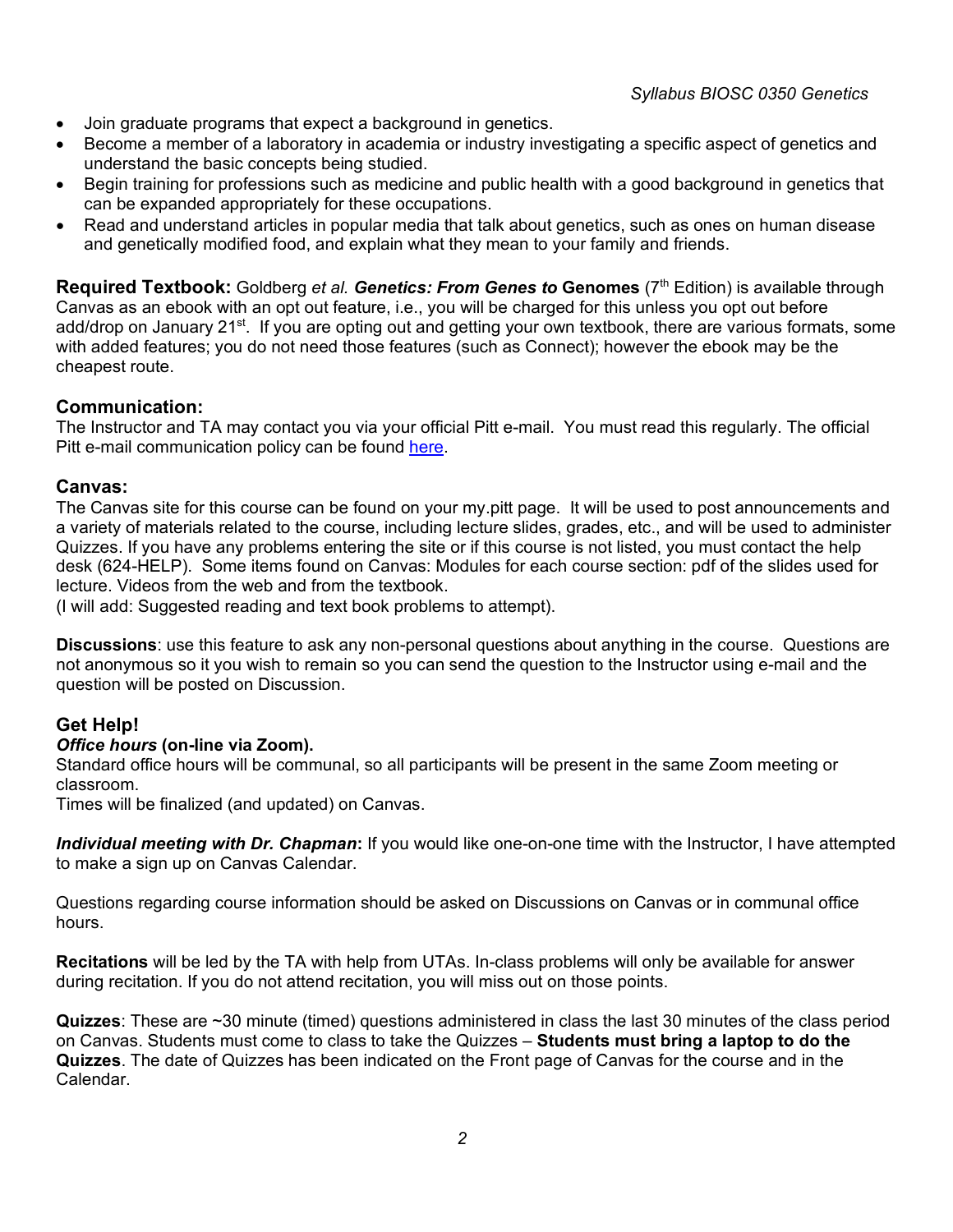There are 8 quizzes scheduled – the top 7 grades will count toward 85% of your final grade. There will not be a cumulative final. However the final quiz (Quiz 8) will be held during our final exam period (30 minutes).

| <b>Final Grade:</b>           |     |
|-------------------------------|-----|
| <b>Quizzes:</b>               | 85% |
| Top Hat in class questions:   | 5%  |
| Top Hat recitation questions: | 10% |

#### **In-class (and recitation) problems:**

Questions will be posed randomly during class and recitation via **Top Hat**

Students are allowed to discuss these questions with fellow students in the class. Credit will be given for both attempting the question and for getting the correct answer. Questions will only be available during the class or during recitation.

#### **Missed Quizzes:**

No make ups will be given; the possibility of missing an in-class Quiz is covered by including the top 7 out of 8 quizzes in the final grade calculation.

#### **COVID statement:**

During this pandemic, it is extremely important that you abide by the [public health regulations](https://www.alleghenycounty.us/Health-Department/Resources/COVID-19/COVID-19.aspx) the University of Pittsburgh['s health standards and guidelines,](https://www.policy.pitt.edu/university-policies-and-procedures/covid-19-standards-and-guidelines) and [Pitt's Health Rules.](https://www.coronavirus.pitt.edu/healthy-community/pitts-health-rules) These rules have been developed to protect the health and safety of all of us. Universal [face covering](https://www.coronavirus.pitt.edu/frequently-asked-questions-about-face-coverings) is required in all classrooms and in every building on campus, without exceptions, regardless of vaccination status. This means you must wear a face covering that properly covers your nose and mouth when you are in the classroom. If you do not comply, you will be asked to leave class. It is your responsibility have the required face covering when entering a university building or classroom. For the most up-to-date information and quidance, please visit [coronavirus.pitt.edu](http://coronavirus.pitt.edu/) and check your Pitt email for updates before each class.

If you are required to isolate or quarantine, become sick, or are unable to come to class, contact Dr. Chapman as soon as possible to discuss arrangements.

## **Academic integrity and student code of conduct:**

Quizzes: will be conducted in class with no access to any resources. Student's laptops must remain on during the Quiz only and must only be accessing the Quiz and no other resources. No calculators are allowed; if they are needed, that feature will be activated on Canvas and can be used within the Quiz. Students must remain in their seat for the full period of the Quiz even if they have completed it. If you complete it with time still remaining, you must close your laptop while you wait for everyone else to finish.

In-class problems are only available during class. These can and should be discussed with other students, Instructor, TA or UTA in lecture and recitations.

Cheating/plagiarism will not be tolerated. Students suspected of violating the University of Pittsburgh Policy on Academic Integrity [\(http://www.as.pitt.edu/faculty/policy/integrity.html\)](http://www.as.pitt.edu/faculty/policy/integrity.html) will be required to participate in the outlined procedural process as initiated by the instructor. Violation of the Academic Integrity Code requires the instructor to submit an Academic Integrity Violation Report to the Dean's Office.

## **Disability Resources and Services:**

If you have a disability for which you are or may be requesting an accommodation, you are encouraged to contact both your instructor and [Disability Resources and Services](http://www.drs.pitt.edu/) (DRS), 140 William Pitt Union, (412) 648 7890, [drsrecep@pitt.edu,](mailto:drsrecep@pitt.edu) (412) 228-5347 for P3 ASL users, as early as possible in the term. DRS will verify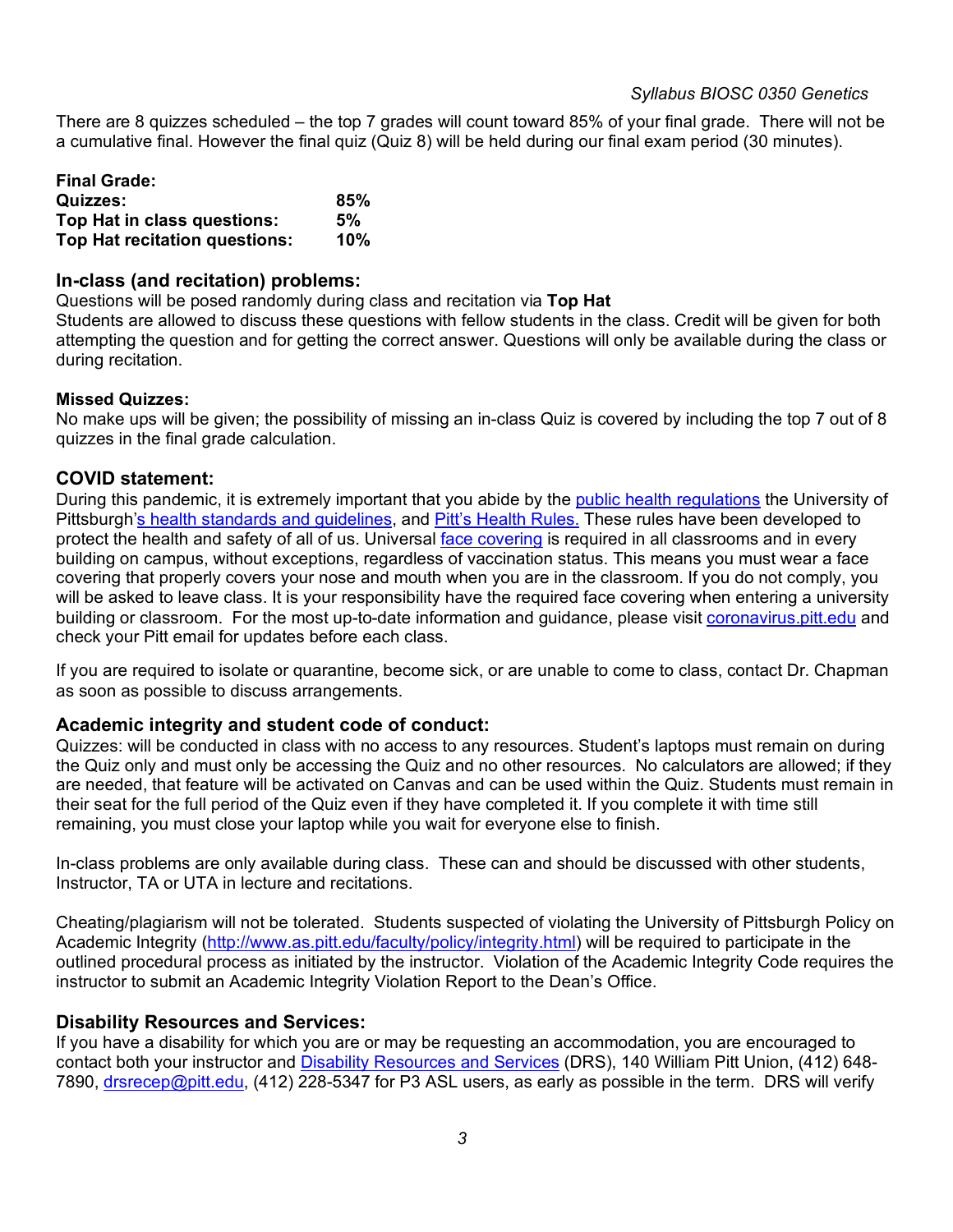#### *Syllabus BIOSC 0350 Genetics*

your disability and determine reasonable accommodations for this course. Contact the instructor to determine exactly how the accommodations will be made, which will be made for Quizzes only.

Please note that the questions in this course require careful reading and assessment and are likely more reading intensive than many other biology courses.

## **Copyright Notice**

Course materials may be protected by copyright. United States copyright law, 17 USC section 101, et seq., in addition to University policy and procedures, prohibit unauthorized duplication or retransmission of course materials. See [Library of Congress Copyright Office](http://www.copyright.gov/) and the [University Copyright Policy.](https://www.policy.pitt.edu/sites/default/files/Policies/Community-Standards/Policy_CS_03.pdf)